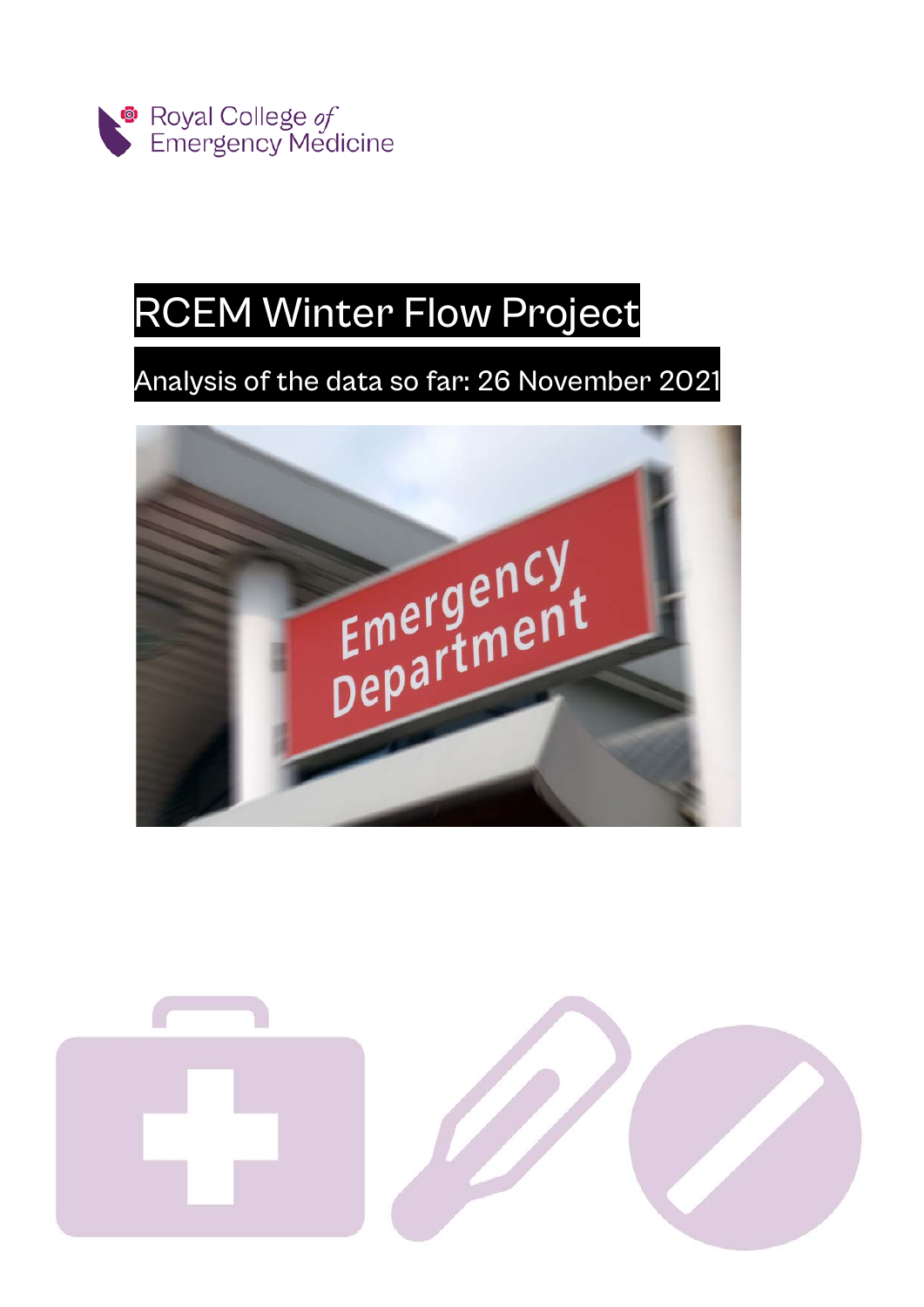#### **Introduction**

In 2015, we launched the 'Winter Flow Project' in an effort to highlight the difficulties facing an NHS struggling with unprecedented financial difficulties and insufficient resources.

The project looked at patient flow within Emergency Departments over the winter. It was a great success because of the generosity of its contributors, with over 50 NHS Trusts and Health Boards from across the UK submitting data over a six-month period. These data helped to provide a better understanding of system pressures and four-hour standard performance.

The findings enabled RCEM to broaden the debate around emergency medicine beyond the usual narrow focus on the four-hour standard and meant that providers, commissioners, the national press and governments in each of the four nations of the UK were better informed about the challenges faced by staff working on the NHS frontline.

The project has proven invaluable and is now in its seventh year. In our view, the project has also been instrumental in making the case for additional resources for the health sector; which is now reflected in the new settlement for the NHS which was announced as part of the NHS Long Term Plan.

As part of this year's project, where possible, each participating Trust/Board has submitted a number of data points on a weekly basis. These include four-hour standard performance, the number of acute beds in service, the number of patients staying more than 12 hours in an Emergency Department from arrival to departure, and the number of patient attendances in their department(s). Additionally, most sites have been able to provide data on elective cancellations and the number of long-stay patients (those in hospital for seven or more days from admission).

As has been the case in previous years the data is aggregated to ensure the focus of consideration is the wider health care system rather than the performance of individual Trusts/Boards. Approximately 40 sites have submitted this data on a weekly basis since the beginning of October. This year, for the first time, the Winter Flow Project will also be receiving data from several ambulance trusts.

Published on a Friday of the week following data collection, the summary data provide a current overview of 'winter pressures'. The College is grateful to the participants who represent Trusts/Boards of all sizes and geographical locations.

Unlike NHS England datasets, there is no suggestion that our project represents a complete or permanent scrutiny of the healthcare system. Our data include all four countries of the UK though the majority of participating sites lie within England. It is just a sample of Trusts/Boards, albeit a large and representative one.

The data have already been of immense value to the College and allow informed comment and analysis rather than speculation.

The weekly data and trend data are presented in the following tables.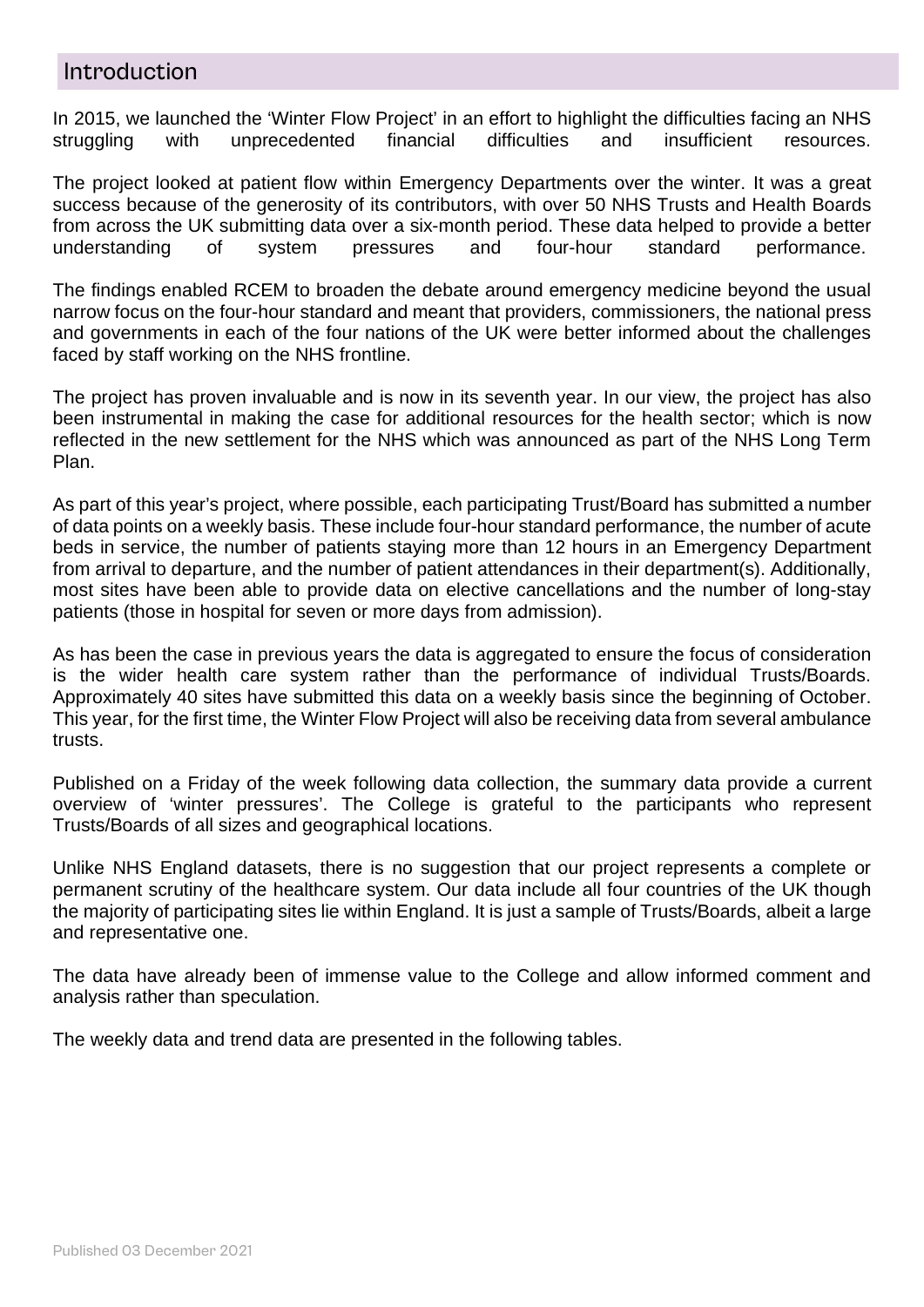

## Active Bed Management

In the fourth week of November the number of beds within the project group decreased to 26,436 – down from 26,470 the previous week. This is a 0.13% decrease from the previous week. In total, there has been a 0.95% increase in the aggregate bed stock<sup>1</sup> from the project starting point.

The extent to which the participating Trusts/Boards are adjusting their bed stock to meet demand is shown in the table below.

|                 | No flexing | 5%     | 10%<br>∽ — | 5% | 20%<br>  5 |
|-----------------|------------|--------|------------|----|------------|
| Number of sites |            | C<br>c | $\sim$     |    |            |

<span id="page-2-0"></span><sup>&</sup>lt;sup>1</sup> This is measuring from week one to the maximum recorded bed stock for the project to date.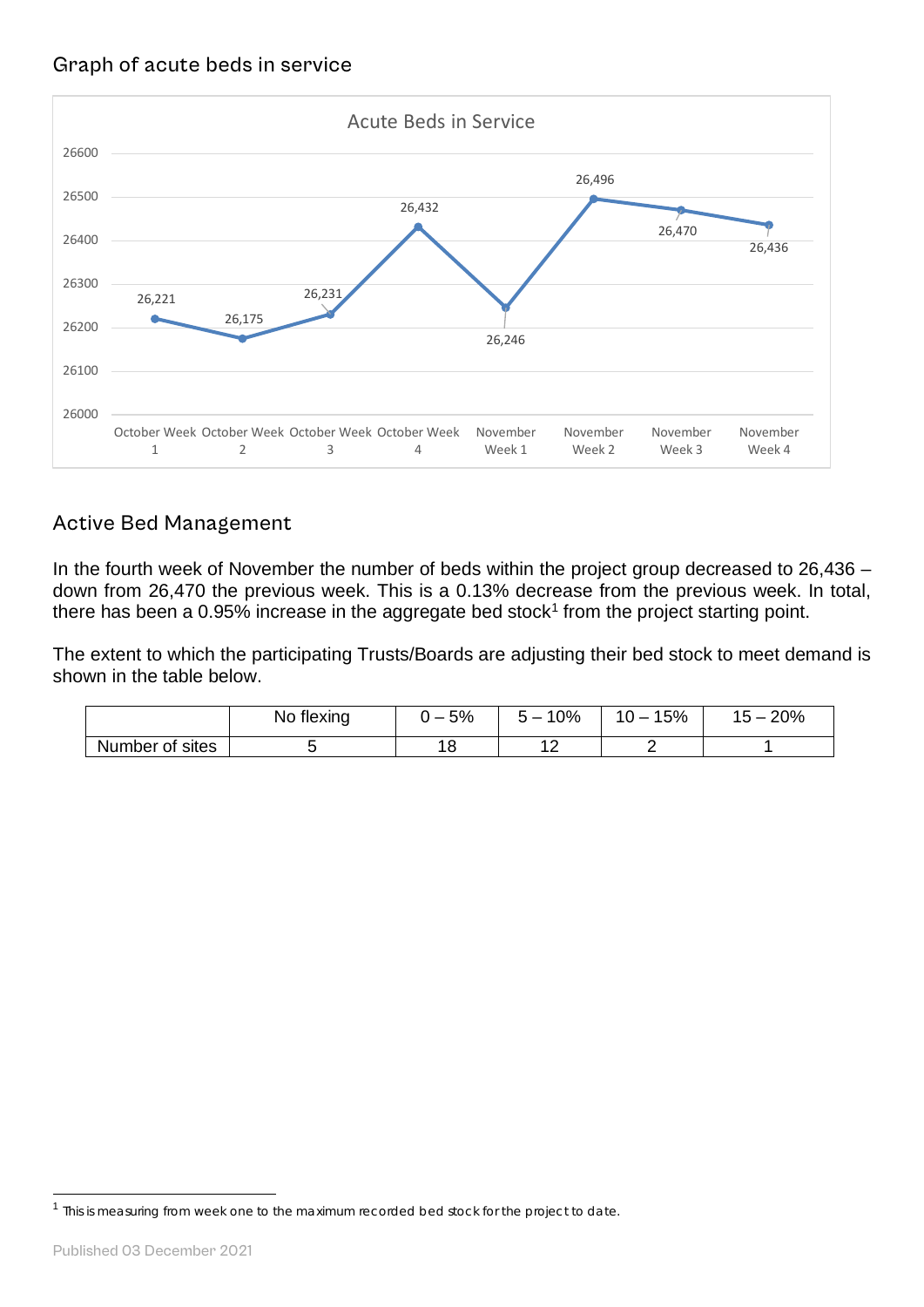

#### Graph of four-hour performance by week since October

In the fourth week of November, four-hour standard performance stood at 62.40% - down from 62.71% the previous week. The underlying picture shows 10 increases and 14 decreases across the project group.



#### Graph of attendances since October

A total of 69,061 attendances were recorded within the Winter Flow group last week – down from 70,472 the previous week. This is a decrease of 1411 patients or 2.00%. At site level there were 6 recorded increases and 18 decreases from the previous week.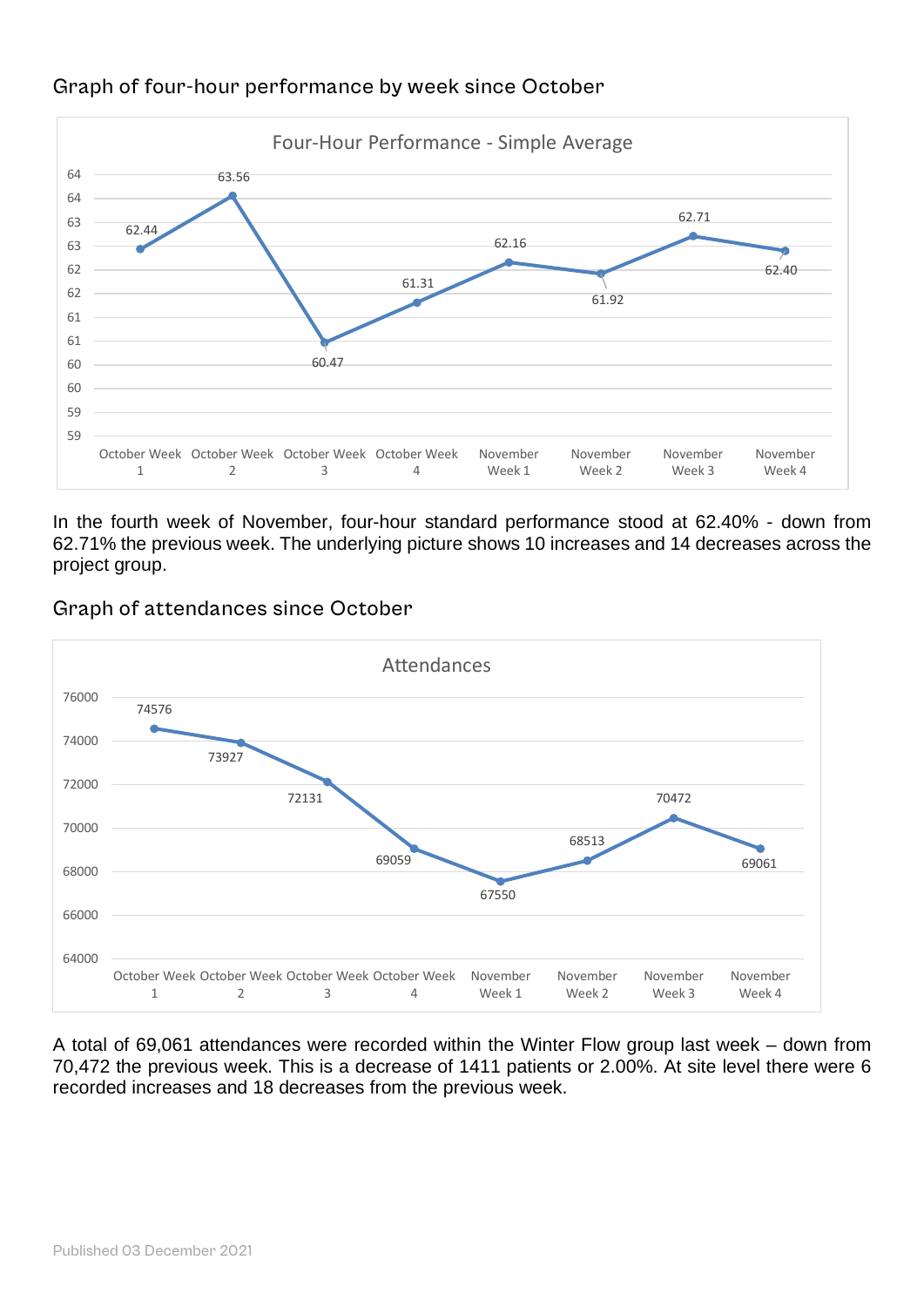5109 4953 5814 5671 5459 <sup>5039</sup> <sup>4886</sup> <sup>4785</sup>  $\Omega$ 1000 2000 3000 4000 5000 6000 7000 October Week October Week October Week October Week 1 2 3 4 November Week 1 November Week 2 November Week 3 November Week 4 Unplanned Attendances at ED > 12 Hrs Weekly

Graph of the number patients spending more than 12 hours in an Emergency Department from arrival to departure since October

In the fourth week of November, the number of patients staying more than 12 hours from arrival to departure in Emergency Departments within the Winter Flow group stood at 4,785, down from 4,886 the previous week. This was a decrease of 2.07% from the previous week and translates to 6.93% of attendances recorded within the Winter Flow group in the same period. The Winter Flow Project has recorded 41,716 patients staying over 12 hours from arrival to departure in Emergency Departments since the first week of October.

#### **Graph of patient spending seven or more days in hospital from admission**



12,150 patients were in hospital for over seven days during the eighth week of the Winter Flow Project. This represents a 0.80% decrease from the previous week, or 98 patients fewer. At site level, 15 hospitals saw their number of long-stay patients increase, compared with 7 that saw their number decrease.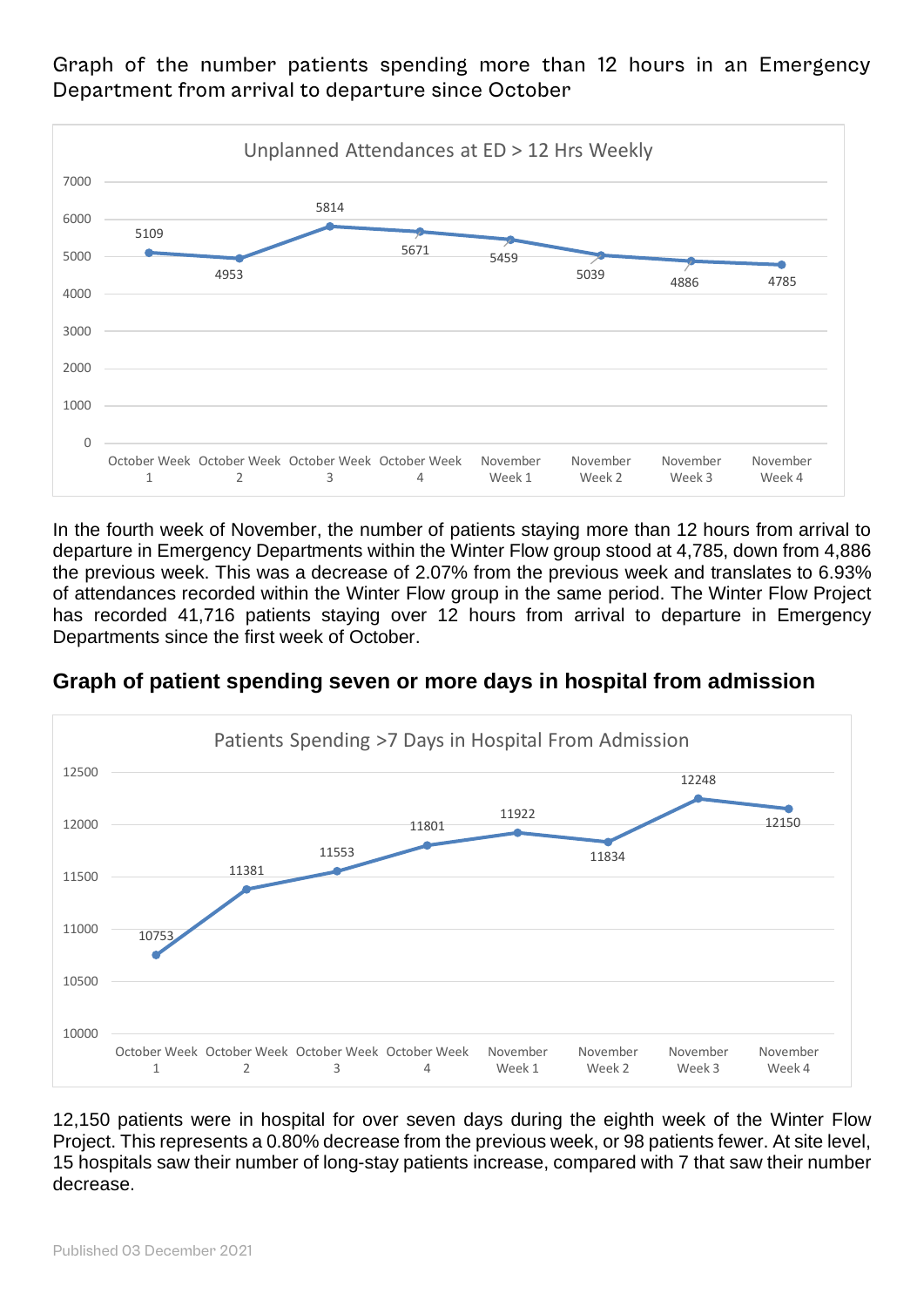#### Graph of elective cancellations



Elective cancellations increased in the fourth week of November, from 1,619 to 1,700 (a 5.00% increase). At site level, there were 13 increases and 8 decreases.



#### Ambulance Handovers

The number of hours lost during ambulance handovers increased from 1438.02 to 1644.66. This represents an increase of 14.37%, or 206.64 hours.